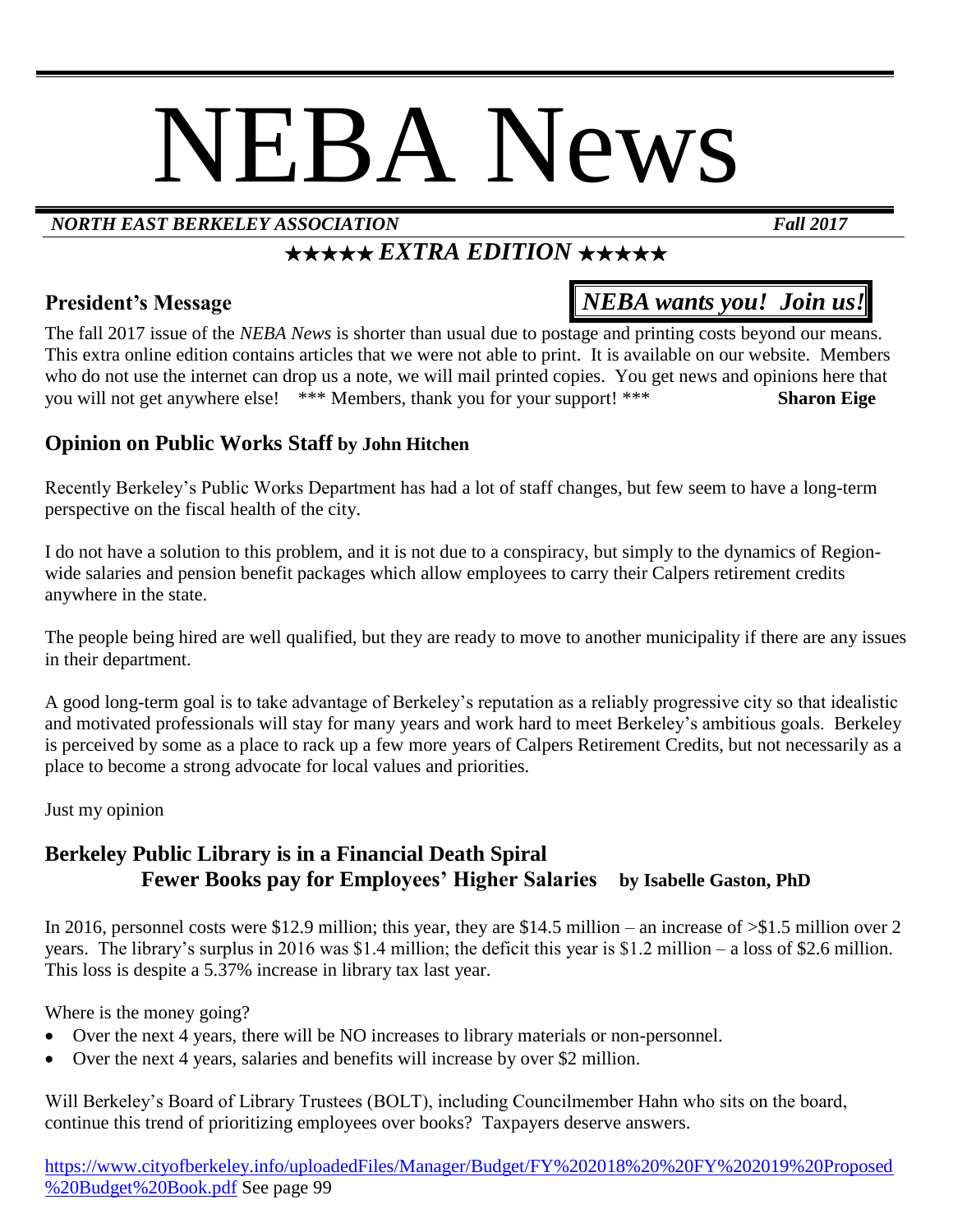#### **Four Examples of Magical Thinking in Berkeley Politics by Robert Krumme**

Magical thinking – i.e. the invocation of facts, propositions, or arguments that are so essentially unmoored from truth or logic that they can best be described as fabulous (as in fable) or magical – seems ubiquitous in Berkeley policy discussions these days. Of course, most people are familiar with magical thinking by children – especially at play where it can actually be a sign of progressing development. The success of the Peter Pan fable was not all among children, however. When adults persist in the magical thinking – the psychological term being Peter Pan syndrome perhaps – then it becomes destructive. But magical thinking can only really be a problem for political discussion in the presence of another, more sinister, type of flaw in the civic dialog. This is the common knowledge problem – an idea borrowed from mathematical game theory.

Game theory is the branch of economics that studies mathematical models of decision making. Before you sniff at such an abstraction as totally useless in the real world (perhaps itself an example of magical thinking), you should consider that, at the highest levels of military, economic, financial, and diplomatic policy making, game theory is now the dominant tool for decision making. So much so that a lot of game theory terminology has leaked into everyday political discussion e.g. zero-sum and positive sum games; prisoner's dilemma game; competition versus cooperation games; etc. Yes, even Nash equilibrium from the movie "A Beautiful Mind". While many of these concepts are misunderstood and thus misapplied in political discussion, on the whole these game theoretic concepts help with the policy debate. Unfortunately, there is one game theory concept that is not widely appreciated by the public and yet is key to explaining what has gone wrong with our political process in Berkeley and nationally as well. This is the so-called Common Knowledge (CK) Problem.

The CK problem refers to a peculiar effect of policy choices which occur when the following conditions apply to the public's (game-player's) view of reality (context in which the game is played). These conditions are:

• Everyone knows that proposition A is true. For example, everyone knows that poverty exclusively causes crime.

Everyone knows that everyone else knows that A is true.

Now actually this is a grossly simplified statement of the common knowledge conditions but it will serve to explain the problems that arise when a false common knowledge is established. Here I should note as an aside that as a practical matter all states of common knowledge are false and thus problematic.

So, what happens when a common knowledge condition arises? The result is that the game, or in this case, the debate shuts down. Or in technical terms the game goes to a static equilibrium determined by the common knowledge. There is no longer any reason to invest in policies to reduce crime since the only thing that can work is to eliminate poverty (or whatever).

How does this common knowledge problem relate to Magical Thinking? Here is how. In general MT cannot sustain itself in the absence of CK conditions. If it is common knowledge that poverty causes crime then you would be a fool to even raise the idea of investing in, say, better policing. This is true not just because everyone knows that poverty alone causes crime but more importantly because you know that everyone else believes this. So, if you speak up about more policing as a better approach, you will be politically crushed. As an aside, I should mention that for the totalitarian former East European countries with which I am a little familiar, it was not a case of being politically crushed. Rather it was a case of being literally crushed. Increasingly, this seems like it may become the case for Berkeley as well.

And here you have the explanation of why the political debate across Berkeley and nationally has become so sterile and polarized. For each potential player in the debate, the highest payoff strategy is not to invest in logic or factual argument but rather to invest in establishing a common knowledge that can be exploited to force the debate to an end. Control the common understanding and victory is yours.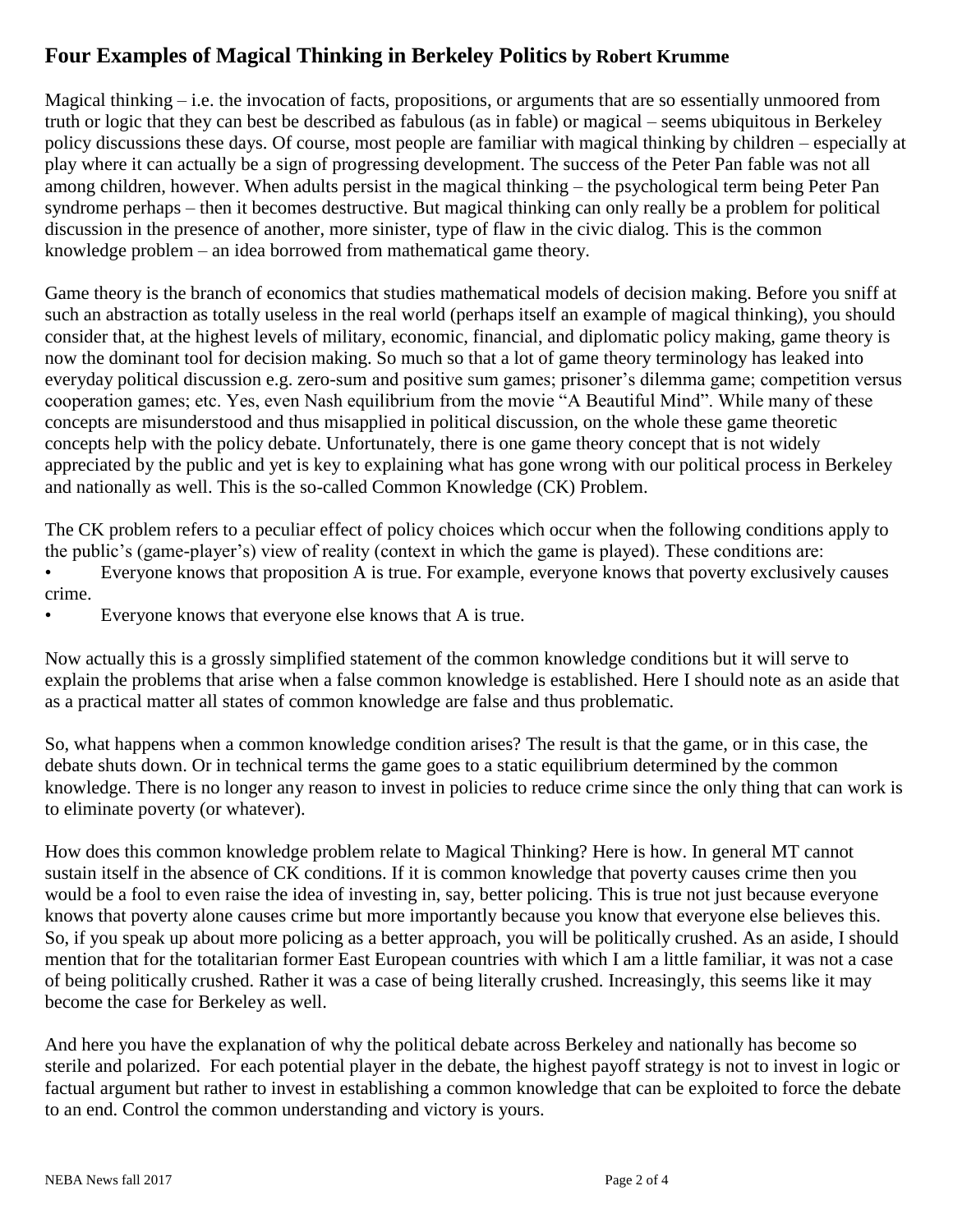Here are some examples of cases in Berkeley where an accepted common knowledge has been established with the result that the policy debate consists of mostly Magical Thinking:

Unfunded pension liabilities – The core common knowledge here is that pension obligations are both morally and more importantly legally inviolate. That is, pensions are constitutionally protected obligations and were freely negotiated with the City and thus also morally protected as well. The point here is not to debate the truth of this "knowledge" but rather to note that it is not even permitted to safely debate that "truth".

• Housing crisis is caused by insufficient public expenditure – This common "knowledge" is so deeply embedded in Berkeley that you can contradict only at the expense of expulsion from polite society.

• Homelessness crisis can be fixed by appropriate public expenditure alone – Again, contradiction of this dogma (another name for common knowledge) leads to social ostracism. Just view the debate in Berkeleysides over the suggestion that moral hazard suggests that public expenditures actually can aggravate the problem of homelessness.

• The City is an effective and efficient and prudent agency to control infrastructure investment and should be trusted with massive bond funding without independent oversight.

Of course, the list of CK problems in Berkeley is actually coextensive with the list of public policy issues in Berkeley but I am stopping here because it is common knowledge that I am no idiot.

#### **Thinking Outside the Box about our Post-Disaster Food Supply by Sharon Eige**

I propose that the invasive bullfrogs in Lake Anza be considered as a potential backup food source in case of a prolonged post-disaster food shortage. The idea of catching and eating a bullfrog does seem gross, to me and to everyone I know, and I am not sure if I ever would do that, but I have read that some people really like to eat them. You never know. Each of us would need to make a personal decision if the choice is eat a bullfrog or starve. And the bullfrogs are very destructive to native species, they eat everything that is smaller than their mouths, they reproduce rapidly, and they grow large in size. And they are not welcome. And they are edible. I'm not the only one thinking about this. PBS talked about it: "Want to help control invasive species? Eat a bullfrog."

#### <http://www.pbs.org/newshour/updates/want-to-help-control-invasive-species-eat-a-bullfrog/>

As part of my disaster planning, I have been looking for foods with a reasonable shelf life. For the most part, canned goods seem to be the primary source of protein that can work, but canned foods are flawed, and anyway, the canned food supply could run out over time even if we stockpile more than we expect to need.

I know that the most likely case is that everything that we need would become available after a few days, a couple of weeks at the most, but maybe not. As we see in Puerto Rico, things can possibly go badly wrong. We could see many large landslides in the hills, for example, making transportation impossible and repair very slow. With massive destruction along the Hayward Fault, perhaps even simultaneously with another disaster, things might not go nearly as well as expected here.

Thus, the thoughts about the bullfrogs. Normally, one would absolutely never think of catching food in a park, but if lives were to depend on it, then what are the issues? Do the bullfrogs pose any health risk for example?

I see that one method of catching bullfrogs is to shoot them at night with a small gun. If desperate Berkeleyans were tromping around Lake Anza shooting guns at hopping bullfrogs in the dark, this might not be good. Perhaps an East Bay Regional Parks district employee might be trained and designated as the official bullfrog catcher.

What are other considerations and other possible local food sources? Could we invite Amazon to send an army of drones to drop ship food to every one of us who can manage to stay in our homes, but who cannot get out for food? Anything we want to count on later should probably be planned in advance to some degree. Food for thought.